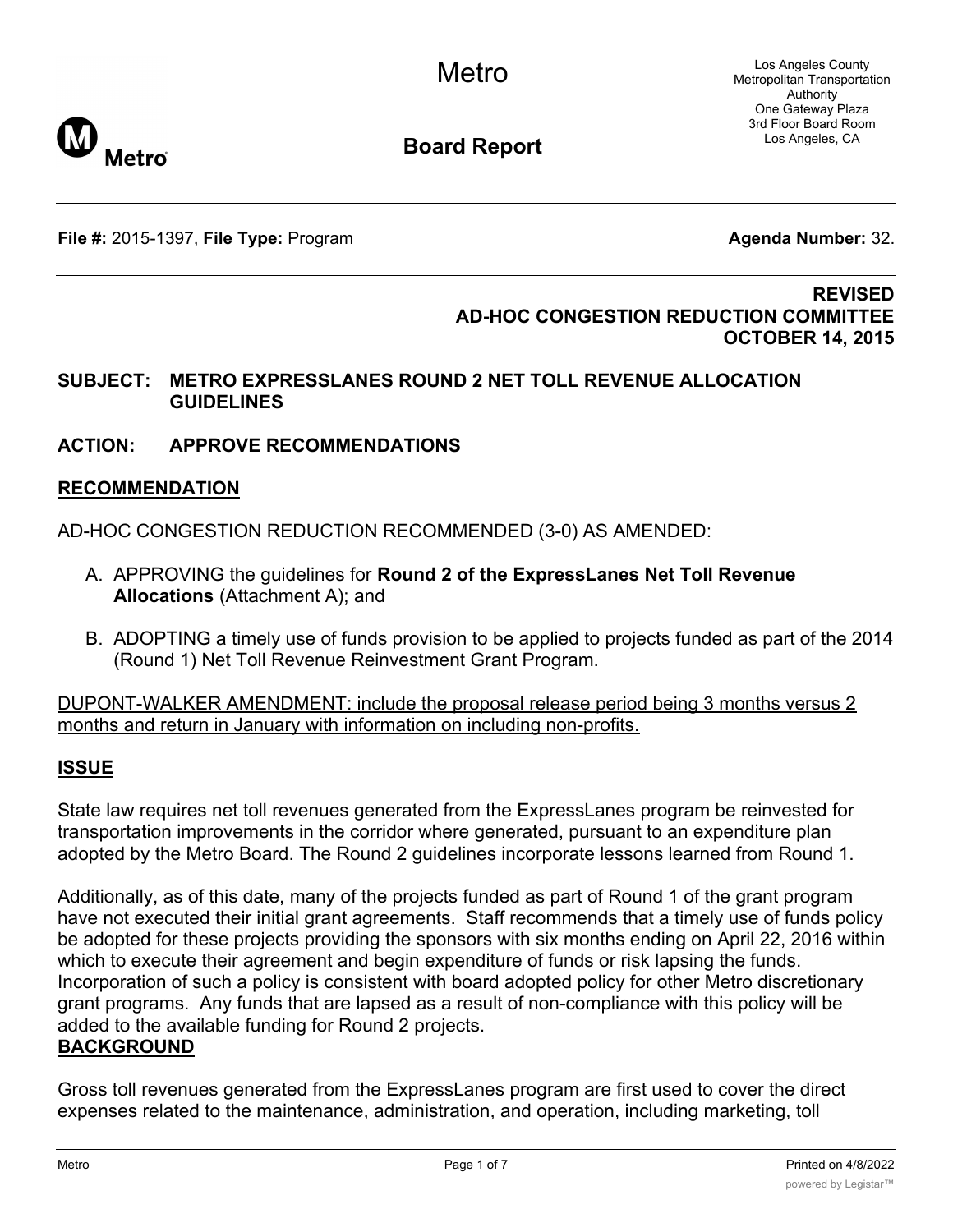#### **File #:** 2015-1397, **File Type:** Program **Agenda Number:** 32.

collection, and enforcement activities related to the ExpressLanes. Any remaining revenue produced must be used in the corridor from which the revenue was generated.

The net toll revenue program's primary objective is to increase mobility and person throughput through implementation of integrated strategies that enhance transit operations, transportation demand management, transportation systems management, active transportation, and capital investments in the 1-10 and 1-110 corridors. These combined strategies have resulted in more reliable and consistent outcomes and greater magnitude of positive change than a single strategy scenario. This rationale is confirmed by actual usage on the ExpressLanes. Specifically, customer account activity demonstrates that, on a monthly basis, the majority (75%) of account trips are a combination of SOV & HOV. Only 4 % of trips are solely made by SOVs. The primary payers of the toll benefit 100% from the proposed allocation since mode shift through alternative transportation choices reduces congestion and as a result, reduces travel time and the toll amount for toll paying customers. An expenditure plan that retains this focus on integrated strategies and multi-modalism advances Metro's Long Range Transportation Plan and sustainability goals.

In October 2013, the Metro Board adopted guidelines governing reinvestment of approximately \$26.7 million in net toll revenue funds to projects with a direct mobility benefit to the ExpressLanes Corridors. The overall program is comprised of two elements: a set-aside component and a competitive grant. The set-aside is comprised of funds provided to continue the operation of transit services that address social equity and encourage increased transit ridership as well as a reserve fund. The competitive grant provides funding to implement multi-modal mobility options including freeway/roadway improvements, transit enhancements and active transportation and system connectivity.

As part of Round 2, staff estimates that \$42.5 to \$53.3 million will be available for allocation through June 30, 2017. This represents a 63 to 100 percent increase in available funding over Round 1. Staff is seeking approval of the guidelines to begin Round 2 of the net toll revenue allocation with funding from FY 16 and FY 17.

#### **Proposed Reinvestment Guidelines for Round 2**:

#### **Maintain Core Principles consistent with Round 1:**

- Reinvestments in the transportation corridor provide a direct benefit to reducing congestion on the Metro ExpressLanes corridors (1-10 and 1-110);
- Establish a reserve fund, consistent with the Board approved Toll Policy to ensure financial sustainability of the Metro ExpressLanes and to enable potential system expansion;
- · Direct annual allocation to fund the incremental transit service implemented to support the deployment of the Metro ExpressLanes. The incremental services include Metro Silver Line, Foothill Silver Streak and Route 699, Gardena Lines 1X and 2, and Torrance Transit Line 4;
- · Allocate net of set-asides on a competitive basis utilizing targets of 40% for other Transit Uses, 40% for System Connectivity/Active Transportation, and 20% for Roadway Improvements to benefit the ExpressLanes and support sustainable transportation strategies; and,
- Leverage net toll revenues with other funding sources. Locally sponsored capital projects and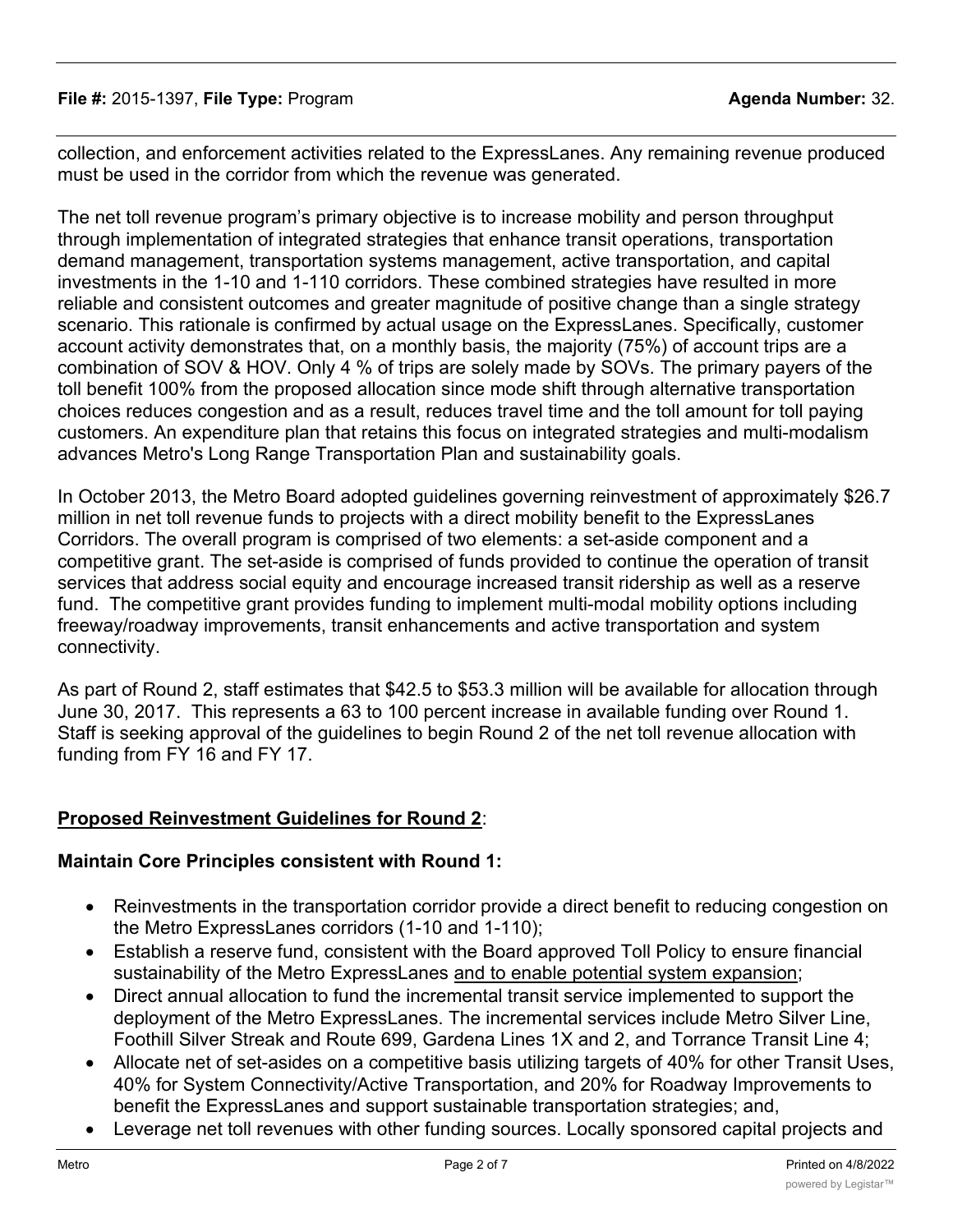operating programs are encouraged. The funding will be mutually determined by Metro and the lead agency, proportionate to the local and regional benefits of the project/program.

#### **Continuation of the Reserve Fund**

Establishment of a Reserve fund is crucial to the continuing financial health of the ExpressLanes program. A reserve fund ensures that funding is retained to cover unanticipated costs to avoid placing a burden on general funds for operations as well as to meet future debt service obligations of the Metro ExpressLanes. This policy is consistent with the Board approved toll policy regarding the ExpressLanes' financial sustainability as well as policies of other toll facilities in the State where net toll revenues are generated.

As part of the Round 1 Net Toll Revenue program, the Metro Board approved a set aside of 3 to 5% of net toll revenues in the amount of \$801,695 toward establishing a reserve. While that level of reserve funding was adequate during the demonstration phase, given the fact that the I-10 and I-110 ExpressLanes were made permanent and have been in operation for approximately 2 ½ and 3 years respectively and based on analysis of potential needs, staff recommends an increase to \$3 million per year. This level of funding will ensure adequate funding for state of good repair, potential near term replacement of lane side and system components, as well as system expansion.

#### **Continuation of Direct Allocation to Support Existing Metro ExpressLanes Transit Services**

A continuation of the direct allocation is recommended to subsidize the incremental operating costs of the transit service deployed to support the Metro ExpressLanes. The incremental additional service was initially provided through the purchase of 59 clean fuel buses and operating subsidies funded by the CRD grant. The operation of these services within the ExpressLanes corridor has resulted in net benefit for low income commuters as well as an increase in bus ridership denoting a potential mode shift. The Silver Line has experienced consistent increase in ridership since the inception of the incremental additional services culminating in a cumulative144% increase in ridership between FY 2012 and FY 2015. Concerns about the impact of ExpressLanes on low- income drivers decrease when toll revenues are used to enhance transit services along the same routes or corridors, thus providing more choices for low-income travelers (and others).

A direct allocation of up to \$6.25 million per year is recommended to provide an operating subsidy to support these incremental services for an additional 24 months.

#### **Continuation of Competitive Application Categories**

Three categories of projects are recommended that enhance the Metro ExpressLanes program and promote multi-modal and sustainable transportation strategies in support of the LTRP. Consistent with Round 1, a category for Transit Use is recommended because operation of high frequency transit and feeder service as well as transit capital improvements have proven to be effective in creating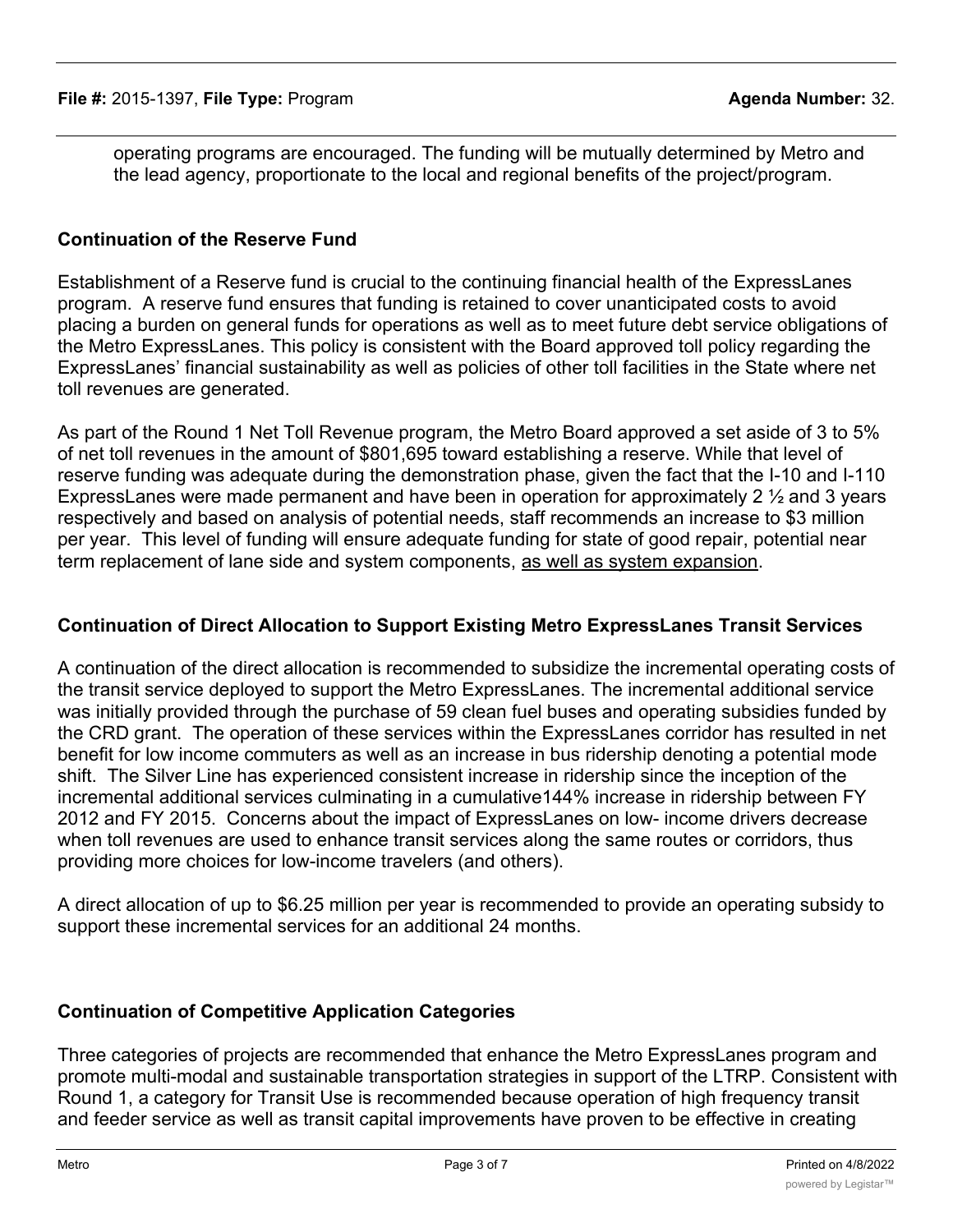mode shift and reducing congestion on the Metro ExpressLanes. A category for System Connectivity/Active Transportation is recommended to improve system connectivity between transit and the state highway. The category also demonstrates Metro's commitment to advance sustainable community strategies since Metro currently does not have a discretionary fund source eligible to fund operations activity for Active Transportation. A category for Roadway improvements is recommended to build upon prior investments in signal synchronization and ITS.

### **Continuation of the Requirement to Leverage Net Toll Revenues**

Consistent with Metro's other discretionary grant programs, matching funds are recommended.

### **Proposed Guideline Changes from Round 1 based upon Lessons Learned:**

- · Establish a new set aside for direct allocation of funds to Caltrans for freeway improvements that benefit the ExpressLanes. In order to secure the funds, Caltrans must identify projects with a direct benefit to the ExpressLanes subject to approval by Metro. Additionally, 50% of the Caltrans set-aside will be distributed based on Caltrans' ability to meet project schedule milestones developed in collaboration with Metro. Staff discussed this policy with Caltrans representatives and secured their concurrence with the proposed changes.
- Execute agreements within 6 months of receipt of agreement from Metro or risk de-obligation of funds.
- · Funds are subject to lapsing if the Grantee has not expended any funds within one year of executing their agreement.

# **Lessons Learned Detail: Direct Allocation to Caltrans**

One of the objectives of the ExpressLanes program is to more effectively and proactively manage traffic to optimize the efficiency of the entire freeway corridor. As part of Round 1, Caltrans competed for funding within the Highway category. Based on recent discussions with Caltrans and in light of the fact that Caltrans is in a singular position to implement freeway improvements, for the purposes of Round 2 funding, staff is recommending an off-the-top set-aside equivalent to 20 percent of the competitive grant funding in the amount of up to \$2.4 million annually. This will enable Caltrans to implement mainline, on/off ramp and Intelligent Transportation Systems (ITS) improvements that benefit the ExpressLanes corridors' users. As a condition of and prior to receiving these funds, Caltrans must submit a project list identifying the benefits of the project to the ExpressLanes, project cost, milestones and schedule for approval by the Metro Board. Upon the Board's approval and execution of the necessary agreements, Caltrans will receive 50 percent of the funds. In order to ensure Caltrans is completing critical projects in a timely manner, the remaining 50 percent will be tied to Caltrans' ability to meet project milestones per their original schedule. Since Caltrans will be receiving this set aside, they will be precluded from participation in the competitive grant program.

# **Lessons Learned Detail: Timely Use of Funds**

Based on best practices and in order to assure project readiness to implement improvements in a timely manner, staff recommends adoption of a timely use of funds provision whereby project sponsors must execute their funding agreements within six months of receipt of funding agreements from Metro or risk losing the funds. Execution of the funding agreement is the first step in project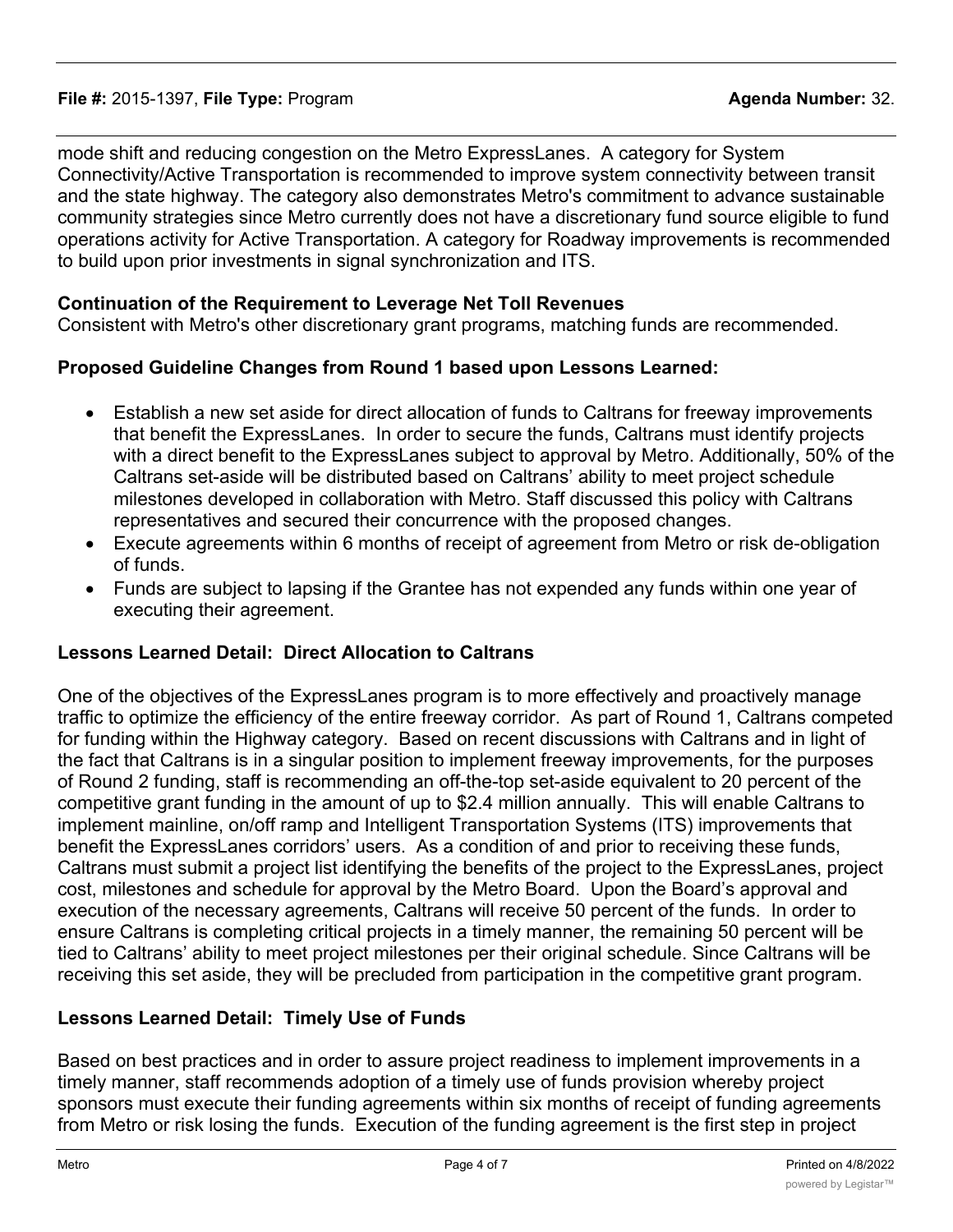implementation. As of this date, 14 of the 20 projects that received funding through the round 1 competitive grant have failed to execute their funding agreements. Staff is recommending that this policy also be applied to projects funded as part of Round 1 Net Toll Revenue grants. Round 1 projects will be subject to lapsing if they have not executed their agreements by April 22, 2016. Furthermore, in order to assure that funds are optimally utilized to implement ready to go project improvements, staff recommends that if no funds are expended on a project within one year of execution of the funding agreement, the project be considered for lapsing of funds. Any funds lapsed as part of Round 1 will be considered for allocation as part of Round 2 grant funds. If approved by the Board, the timely use of funds provision would also apply to the Caltrans direct allocation projects.

# **Funding Target Goals for Round 2**

| <b>Draft Reinvestment Categories</b>              | <b>Estimated Net Toll</b><br>Revenues | <b>Allocation Target Estimate</b><br>(per Corridor) |             |
|---------------------------------------------------|---------------------------------------|-----------------------------------------------------|-------------|
| Period Ending June 2017                           | \$42,500,000 -<br>\$53,300,000        |                                                     |             |
| Set-Aside (Reserve Fund)                          | (\$6,000,000)                         |                                                     |             |
| Set-Aside (Direct Allocation -Transit<br> Ops)    | (\$12,500,000)                        | $I - 110$                                           | ll-10       |
| Set-Aside (Caltrans)                              | (\$4,000,000 -<br>\$4,800,000)        |                                                     |             |
| Subtotal Net Set-Asides                           | \$20,000,000 -                        | \$12,400,000-\$7,600,000-                           |             |
|                                                   | \$24,000,000                          | \$14,880,000  \$9,120,000                           |             |
| Allocation Target (40%- Transit Uses)*            | \$8,000,000 -<br>\$9,600,000          | \$4,960,000- \$3,040,000-                           |             |
|                                                   |                                       | \$5,950,000                                         | \$3,650,000 |
| Allocation Target (40%- System                    | \$8,000,000 -<br>\$9,600,000          | \$4,960,000-  \$3,040,000-                          |             |
| Connectivity)*                                    |                                       | \$5,950,000                                         | \$3,650,000 |
| Allocation Target (20%- Roadway<br>Improvements)* | \$4,000,000 -<br>\$4,800,000          | \$2,480,000-  \$1,520,000-<br>\$2,980,000           | \$1,820,000 |
| Reserve funds approved in Round 1                 |                                       | \$875,000                                           |             |

If the recommended guidelines are approved by the Metro Board as outlined above, the ROUND 2 expenditure plan could provide the following:

\*Baseline targets of 40% for Transit Uses, 40% for System Connectivity/Active Transportation, and 20% for Roadway Improvements are identified as goals; however, the actual allocation of the funding will be based on the merits of the proposed projects and programs.

# **Outreach**

As part of the Round 1 Net Toll Revenue program process, for the purposes of guidelines development and project evaluation, staff consulted with the Metro ExpressLanes I-10 and I-110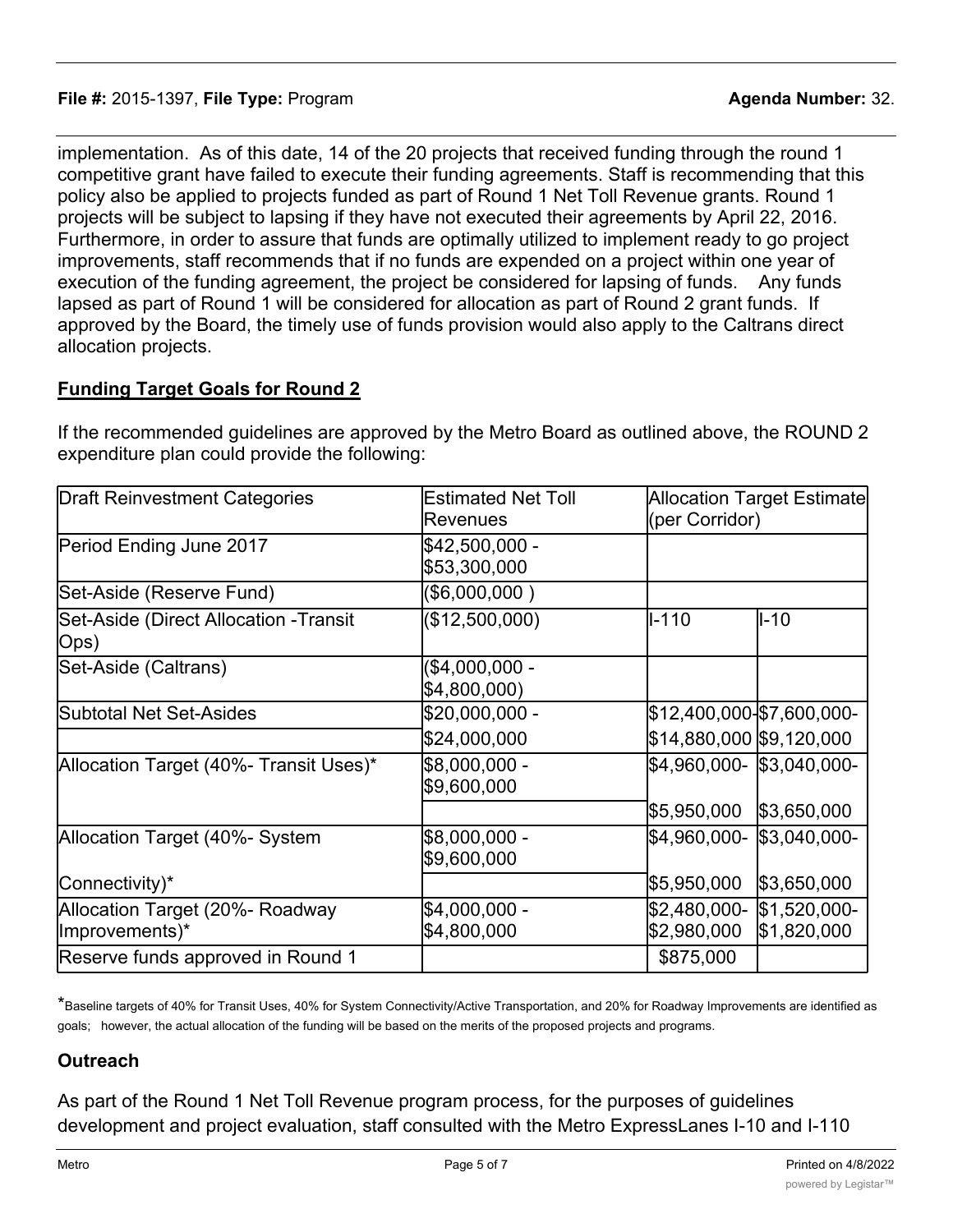Corridor Advisory Groups (CAGs). The CAGs are composed of participants with subregional and multi-modal expertise whose input has proven beneficial and crucial in developing and funding a program of priority projects.

Consistent with the Round 1 process, on October 1, 2015, staff convened a CAG meeting which included representatives from both corridors to present guideline changes and seek stakeholder input. As Attachment B illustrates, the summit was attended by a myriad of agencies representing public and non-profit interests in transit, highways, active transportation, health and housing. Participants concurred with the proposed guidelines changes.

Finally, staff informed Round 1 grant recipients of the recommended timely use of funds provision that would be considered by the Board as part of this item.

# **DETERMINATION OF SAFETY IMPACT**

Approval of the Guidelines will have no impact on the safety of Metro patrons or staff.

# **FINANCIAL IMPACT**

Approval of Round 2 Net Toll Revenue Allocation Guidelines has no financial impact.

#### Impact to Budget

No impact to the FY 16 Budget is anticipated as a result of approval of the guidelines.

# **ALTERNATIVES CONSIDERED**

The Board may choose not to approve or defer approval of the Net Toll Revenue Guidelines. Staff does not recommend this option as the program as designed furthers the Board's objectives with regard to the LRTP, reinvestment within the corridor where funds are generated, congestion reduction and sustainability.

# **NEXT STEPS**

Upon adoption of the guidelines, staff will proceed as follows:

- · Develop a grant application package for Board approval: January 2016
- Release grant application package: February 2016 · Application due date: April 2016 · Evaluate applications/outreach: May 2016 · Seek Board Approval: June 2016